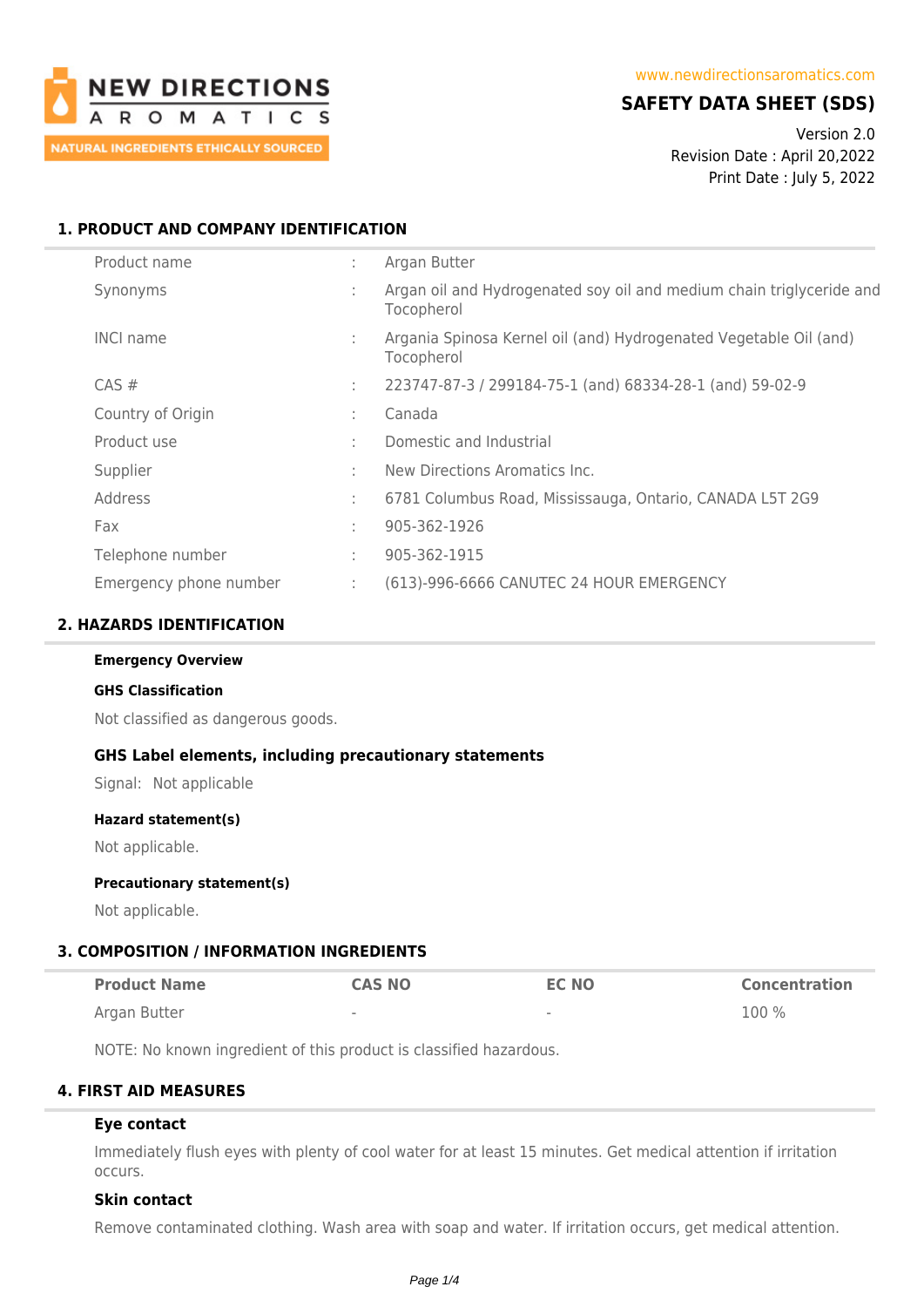### **Inhalation**

If inhaled, removed to fresh air. Get medical attention if symptoms appear.

### **Ingestion**

Seek medical attention or contact local poison control center.

### **5. FIRE FIGHTING MEASURES**

### **Suitable extinguishing media**

Foam. Dry Powder. Carbon dioxide.

### **Unsuitable extinguishing media**

Water spray, water jet.

### **Special protective equipment and precautions for fire-fighters**

Wear proper protective equipment. Exercise caution when fighting any chemical fire. Use water spray or fog for cooling exposed containers.

### **Special hazards arising from the substance or its combustible products**

Hazardous decomposition products may be formed at extreme heat or if burned.

### **Resulting gases**

Carbon oxides.

### **6. ACCIDENTAL RELEASE MEASURES**

### **Personal precautions, protective equipment and emergency procedures.**

Equip clean crew with proper protection. Respiratory protection equipment may be necessary.

#### **Environmental precautions**

Prevent entry to sewers and public waters. Notify authorities if product enters sewers or public waters.

### **Methods and materials for containment and cleaning up**

Clean up any spills as soon as possible, using an absorbent material to collect it. Use suitable disposal containers.

## **7. HANDLING AND STORAGE**

### **Precautions for safe handling**

No direct lighting. No smoking. Ensure prompt removal from eyes, skin and clothing. Wash hands and other exposed areas with mild soap and water before eating, drinking or smoking and when leaving work. Handle in accordance with good industrial hygiene and safety procedures.

### **Conditions for safe storage, including any incompatibilities**

Store in air tight containers; in a cool dry area; away from direct sunlight.

## **8. EXPOSURE CONTROLS AND PERSONAL PROTECTION**

### **Eyes**

Use tightly sealed goggles.

### **Skin**

If skin contact or contamination of clothing is likely, protective clothing should be worn. Use protective gloves.

### **Respiratory**

In case of insufficient ventilation, wear suitable respiratory equipment.

## **9. PHYSICAL AND CHEMICAL PROPERTIES**

Appearance : Pale yellow, soft-solid fat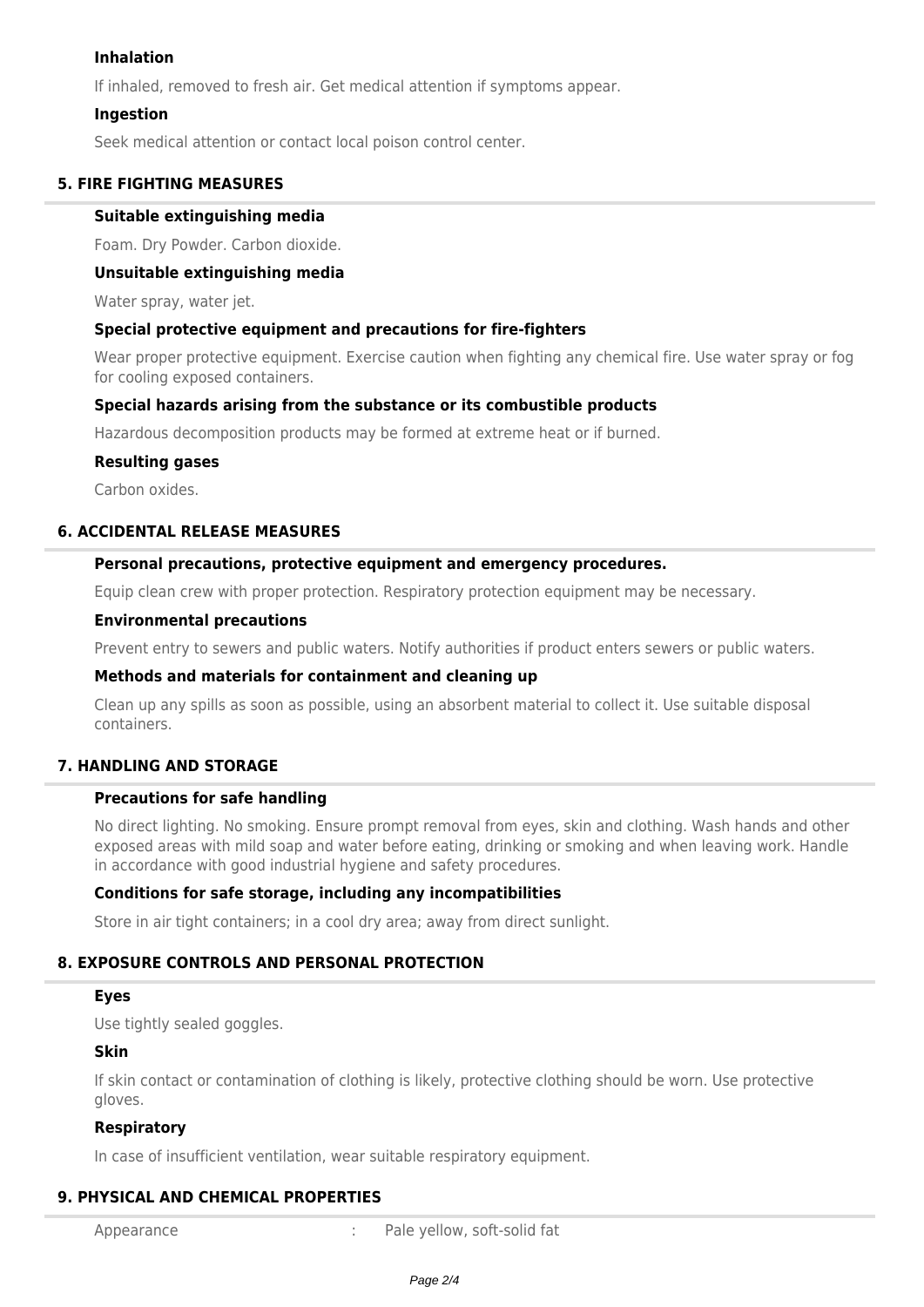| Odor                         | Neutral odour                                                 |
|------------------------------|---------------------------------------------------------------|
| Melting Point/Freezing Point | $35-45^{\circ}$ C                                             |
| Flash point                  | $>250^{\circ}$ C                                              |
| Solubility (ies)             | Insoluble in water. Soluble in Cosmetic esters/Vegetable oils |

## **10. STABILITY AND REACTIVITY**

## **Reactivity**

This material presents no significant reactivity hazard.

### **Chemical stability**

Chemically stable.

### **Possibility of hazardous reactions**

Hazardous polymerization will not occur.

# **Conditions to avoid**

Avoid sparks, flame and other heat sources.

### **Incompatible materials**

Strong oxidizing agents.

### **Hazardous decomposition products**

Carbon Oxides.

### **11. TOXICOLOGICAL INFORMATION**

### **Acute toxicity**

Not available.

### **Reproductive toxicity**

No adverse effects on reproduction are known.

### **Skin contact**

Adverse skin effects should be prevented by normal care and personal hygiene.

### **Eye contact**

Possible irritation should be prevented by wearing safety glasses.

## **12. ECOLOGICAL INFORMATION**

### **Ecotoxicity**

Avoid any pollution of ground, surface or underground water.

### **Persistence and degradability**

Not available.

### **Bio - accumulative potential**

Not available.

### **Mobility in soil**

Not available.

### **Other adverse effects**

Not available.

## **13. DISPOSAL CONSIDERATION**

Dispose of product in accordance with local, state or provincial and federal regulations. Check with local municipal authority to ensure compliance.